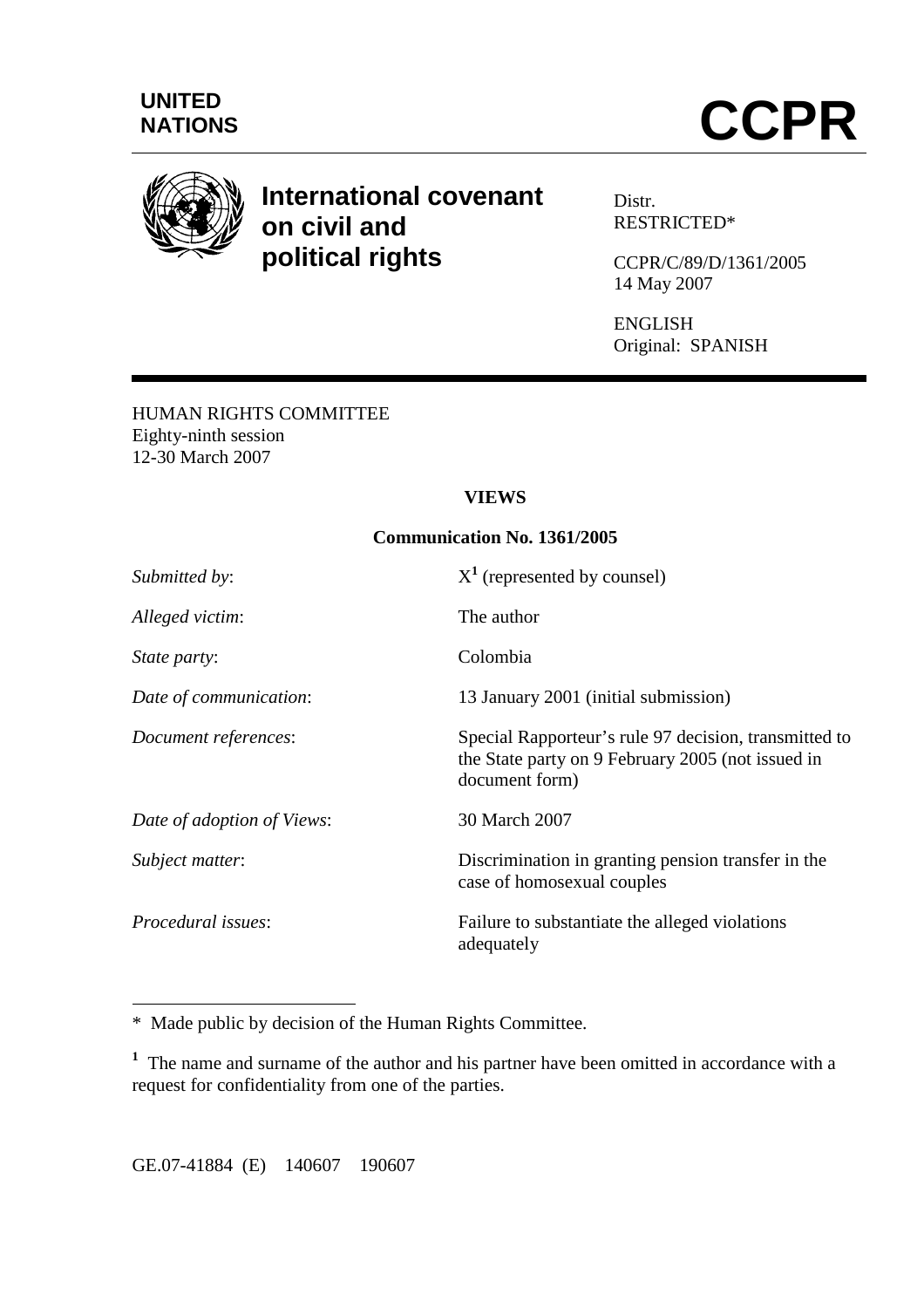| Substantive issues:                | Equality before the courts; arbitrary or unlawful<br>interference in privacy; equality before the law and<br>right to equal protection of the law without<br>discrimination |
|------------------------------------|-----------------------------------------------------------------------------------------------------------------------------------------------------------------------------|
| Articles of the Covenant:          | 2, paragraph 1, 3, 5, 14, paragraph 1, 17 and 26                                                                                                                            |
| Articles of the Optional Protocol: | 2 and 3                                                                                                                                                                     |

 On 30 March 2007 the Human Rights Committee adopted the annexed draft as the Committee's Views under article 5, paragraph 4, of the Optional Protocol in respect of communication No. 1361/2005.

## **[ANNEX]**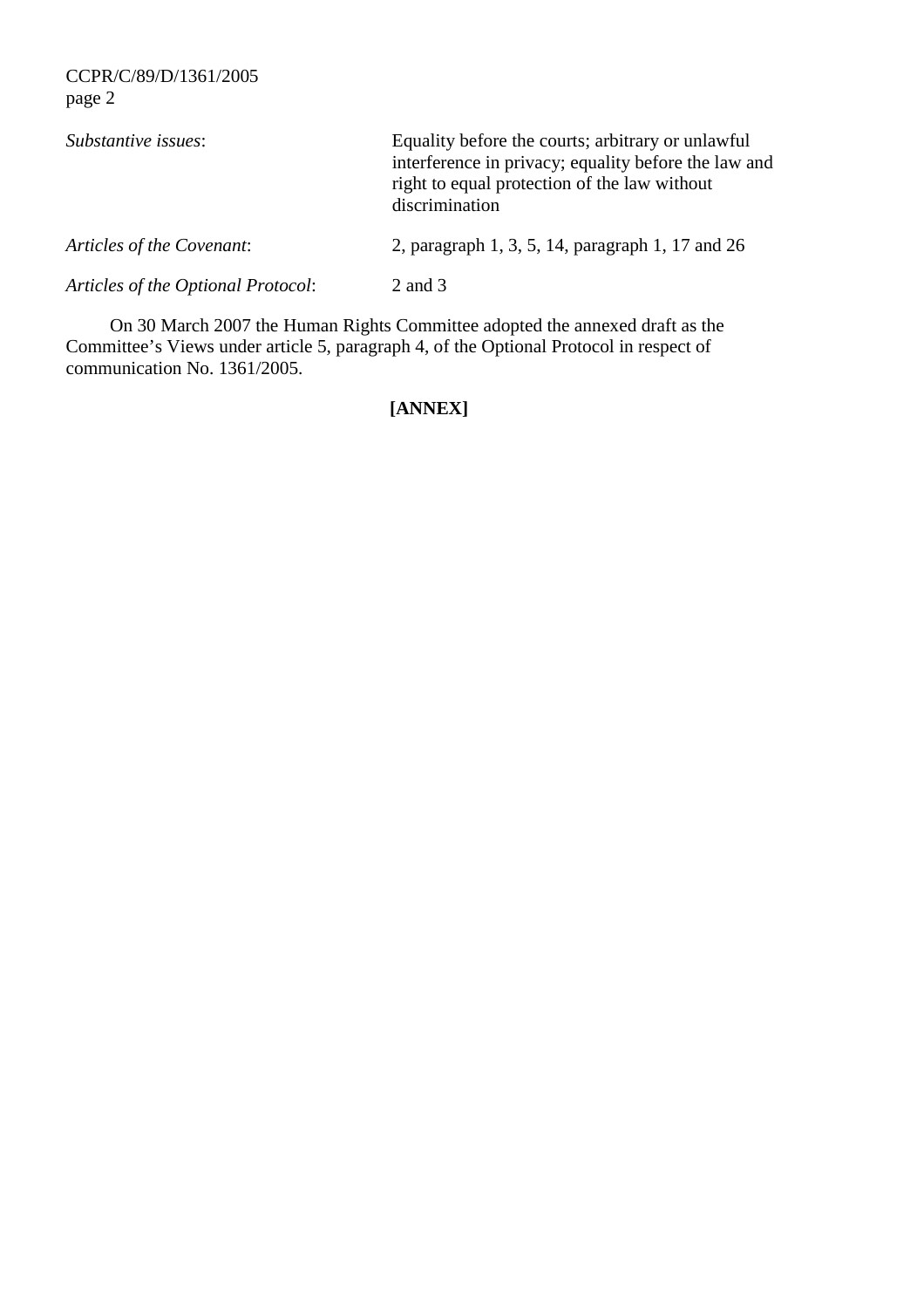#### **Annex**

#### **VIEWS OF THE HUMAN RIGHTS COMMITTEE UNDER ARTICLE 5, PARAGRAPH 4, OF THE OPTIONAL PROTOCOL TO THE INTERNATIONAL COVENANT ON CIVIL AND POLITICAL RIGHTS**

#### **Eighty-ninth session**

#### **concerning**

#### **Communication No. 1361/2005**\*\*

| Submitted by:          | X (represented by counsel)           |
|------------------------|--------------------------------------|
| Alleged victim:        | The author                           |
| <i>State party:</i>    | Colombia                             |
| Date of communication: | 13 January 2001 (initial submission) |

*The Human Rights Committee*, established under article 28 of the International Covenant on Civil and Political Rights,

*Meeting* on 30 March 2007,

*Having concluded* its consideration of communication No. 1361/2005, submitted on behalf of X under the Optional Protocol to the International Covenant on Civil and Political Rights,

*Bearing in mind* all the information submitted to it in writing by the authors of the communication and the State party,

*Adopts* the following:

 $\overline{a}$ 

 An individual opinion co-signed by Committee members Mr. Abdelfattah Amor and Mr. Ahmed Tawfik Khalil, is appended to the present document.

 Pursuant to rule 90 of the Committee's rules of procedure, Committee member Mr. Rafael Rivas Posada did not participate in the adoption of the present decision.

<sup>\*\*</sup> The following members of the Committee participated in the examination of the present communication: Mr. Abdelfattah Amor, Mr. Prafullachandra Natwarlal Bhagwati, Ms. Christine Chanet, Mr. Maurice Glèlè Ahanhanzo, Mr. Yuji Iwasawa, Mr. Edwin Johnson, Mr. Walter Kälin, Mr. Ahmed Tawfik Khalil, Mr. Rajsoomer Lallah, Ms. Zonke Zanele Majodina, Ms. Iulia Antoanella Motoc, Mr. Michael O'Flaherty, Ms. Elisabeth Palm, Mr. José Luis Pérez Sanchez-Cerro, Sir Nigel Rodley and Mr. Ivan Shearer.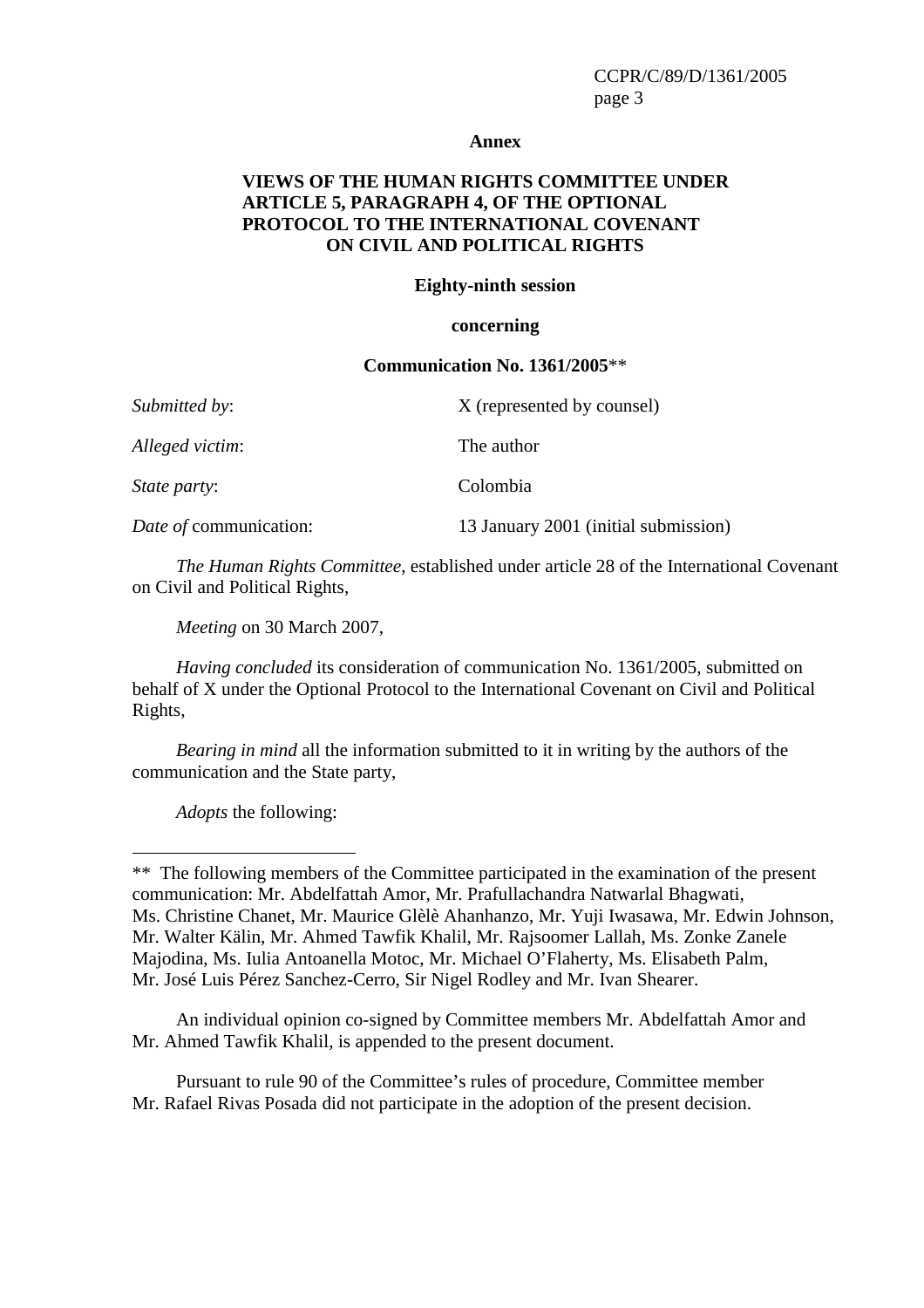## **Views under article 5, paragraph 4, of the Optional Protocol**

1. The author of the communication dated 13 January 2001 is a Colombian citizen. He claims to be the victim of violations by Colombia of articles 2, paragraph 1, 3, 5, paragraphs 1 and 2, 14, paragraph 1, 17 and 26 of the Covenant. The Optional Protocol entered into force for Colombia on 23 March 1976. The author is represented by counsel.

### **The facts as presented by the author**

2.1 On 27 July 1993, the author's life partner Mr. Y died after a relationship of 22 years, during which they lived together for 7 years. On 16 September 1994, the author, who was economically dependent on his late partner, lodged an application with the Social Welfare Fund of the Colombian Congress, Division of Economic Benefits (the Fund), seeking a pension transfer.

2.2 On 19 April 1995, the Fund rejected the author's request, on the grounds that the law did not permit the transfer of a pension to a person of the same sex.

2.3 The author indicates that according to regulatory decree No. 1160 of 1989, "for the purposes of pension transfers, the person who shared married life with the deceased during the year immediately preceding the death of the deceased or during the period stipulated in the special arrangements shall be recognized as the permanent partner of the deceased"; the decree does not specify that the two persons must be of different sexes. He adds that Act No. 113 of 1985 extended to the permanent partner the right to pension transfer on the death of a worker with pension or retirement rights, thus putting an end to discrimination in relation to benefits against members of a de facto marital union.

2.4 The author instituted an action for protection (*acción de tutela*) in Bogotá Municipal Criminal Court No. 65, seeking a response from the Benefits Fund of the Colombian Congress. On 14 April 1995, the Municipal Criminal Court dismissed the application on the grounds that there had been no violation of fundamental rights. The author appealed against this decision in Bogotá Circuit Criminal Court No. 50. On 12 May 1995, this court ordered the modification of the earlier ruling and called on the Procurator-General to conduct an investigation into errors committed by staff of the Fund.

2.5 In response to the refusal to grant him the pension, the author instituted an action for protection in Bogotá Circuit Criminal Court No. 18. This court rejected the application on 15 September 1995, finding that there were no grounds for protecting the rights in question. The author appealed against this decision to the Bogotá High Court, which upheld the lower court's decision on 27 October 1995.

2.6 The author indicates that all the actions for protection in the country are referred to the Constitutional Court for possible review, but that the present action was not considered by the Court. Since Decree No. 2591 provides that the Ombudsman can insist that the matter be considered, the author requested the Ombudsman to apply for review by the Constitutional Court. The Ombudsman replied on 26 February 1996 that, owing to the absence of express legal provisions, homosexuals were not allowed to exercise rights recognized to heterosexuals such as the right to marry or to apply for a pension transfer on a partner's death.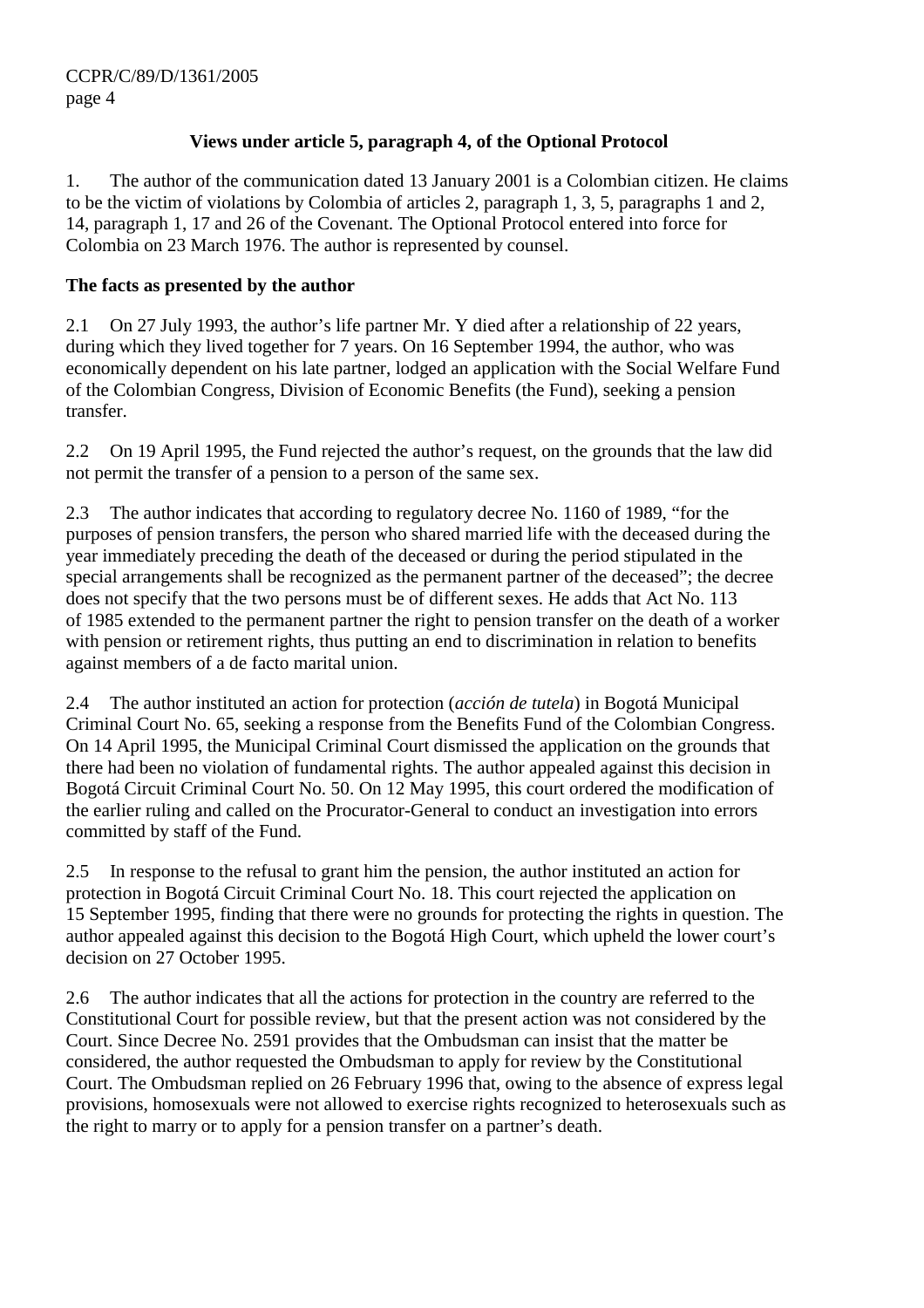2.7 The author instituted proceedings in the Cundinamarca Administrative Court, which rejected the application on 12 June 2000, on the grounds of the lack of constitutional or legal recognition of homosexual unions as family units. The author appealed to the Council of State, which on 19 July 2000 upheld the ruling of the Administrative Court, arguing that under the Constitution, "the family is formed through natural or legal ties … between a man and a woman". This decision was notified by edict only on 17 October 2000, and became final on 24 October 2000.

2.8 The author considers that he has exhausted domestic remedies. He emphasizes that all the actions for protection in the country are referred to the Constitutional Court for possible review, but that the present action was not considered by the Court.

2.9 The author asks for his personal data and those of his partner to be kept confidential.

#### **The complaint**

 $\overline{a}$ 

3.1 Regarding the alleged violation of article 2, paragraph 1, the author states that he has suffered discrimination owing to his sexual orientation and his sex. He states that Colombia has failed to respect its commitment to guarantee policies of non-discrimination to all the inhabitants of its territory.

3.2 The author alleges a violation of article 3, since a partner of the same sex is being denied the rights granted to different-sex couples, without any justification. He states that he fulfilled the legal requirements for receiving the monthly pension payment to which he is entitled and that this payment was refused on the basis of arguments excluding him because of his sexual preference. He points out that if the pension request had been presented by a woman following the death of her male partner, it would have been granted, so that the situation is one of discrimination. The author considers that the State party violated article 3 by denying a partner of the same sex the rights which are granted to partners of different sexes.

3.3 The author also claims a violation of article 5, paragraphs 1 and 2, of the Covenant, because the actions of the State party displayed a failure to respect the principles of equality and non-discrimination. According to the author, the State party ignored the Committee's decisions regarding the prohibition of discrimination on grounds of sexual orientation,**<sup>2</sup>** and Colombian law was applied restrictively, preventing the author from obtaining the transfer of his partner's pension, thus putting his means of subsistence and his quality of life at risk.

3.4 Regarding the alleged violation of article 14, paragraph 1, the author maintains that his right to equality before the courts was not respected, since the Colombian courts rejected his request on several occasions because of his sex. He refers to the dissenting opinion of Judge Olaya Forero of the Administrative Court in the case, in which she stated that the Court was subjecting homosexuals to unequal treatment.

<sup>&</sup>lt;sup>2</sup> The author seems to be referring to the Committee's decisions in communications Nos. 488/1992, *Toonen v. Australia*, and 941/2000, *Young v. Australia*.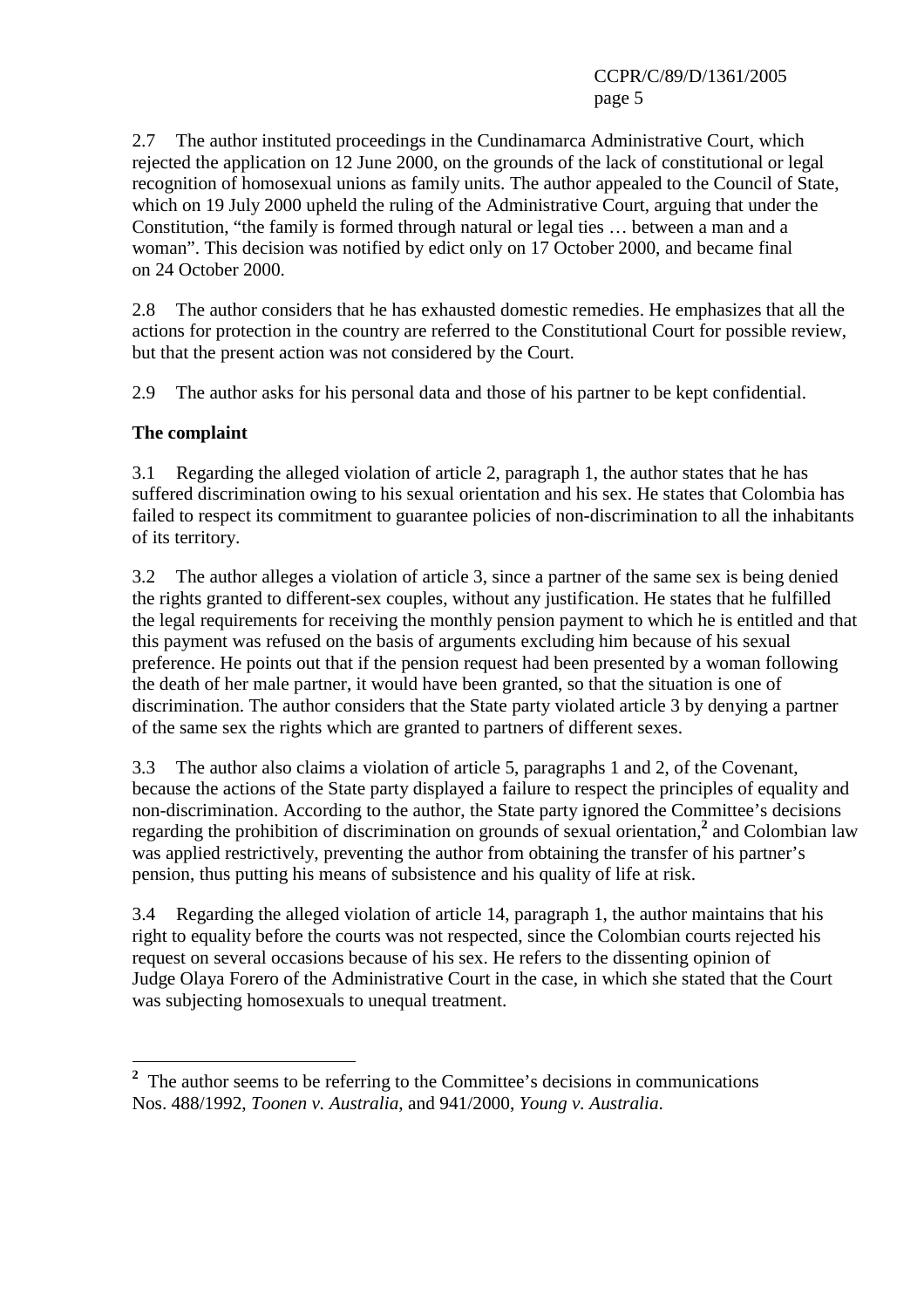3.5 The author claims a violation of article 17, paragraph 1, alleging negative interference by the State party, which failed to recognize his sexual preference so that he was denied the fundamental right to a pension which would assure his subsistence. Regarding the alleged violation of article 17, paragraph 2, he maintains that his private life weighed more heavily in the decisions of the judicial authorities than the legal requirements for receipt of a pension. The judges had refused to grant protection or *amparo* on the sole grounds that he was a homosexual.

3.6 Regarding the violation of article 26, the author states that the State party, through the decision of the Benefits Fund and subsequently in the many court actions, had an opportunity to avoid discrimination based on sex and sexual orientation, but failed to do so. He claims that it is the duty of the State to resolve situations which are unfavourable to its inhabitants, whereas in his case the State had in fact worsened them by increasing his vulnerability in the difficult social circumstances prevailing in the country.

## **State party's observations on the admissibility and merits of the communication**

4.1 In a note verbale dated 25 November 2005, the State party submitted its observations on the admissibility and merits of the communication.

4.2 Regarding the admissibility of the communication, the State party reviews in detail the remedies of which the author made use, concluding that these have been exhausted, with the exception of the special remedies of review or reconsideration, which he did not use in good time. The State party maintains that it is not for the Committee to examine the findings of fact or law reached by national courts, or to annul judicial decisions in the manner of a higher court. The State party considers that the author is seeking to use the Committee as a court of fourth instance.

4.3 Regarding domestic remedies, the State party notes that the Fund applied article 1 of Act No. 54 of 1990, which provides that "… for all civil law purposes, the man and the woman who form part of the de facto marital union shall be termed permanent partners". It concludes that Colombian legislation has not conferred recognition in civil law on unions between persons of the same sex. It also notes that the Cundinamarca Administrative Court considered that the systematic and consistent application of the 1991 Constitution together with other rules did not provide the administration with any grounds for granting the author's request. The State party points out that the system of administrative justice offers special remedies such as review and reconsideration, which the author could have sought, but which were not used in good time, as the deadlines laid down for doing so had passed.

4.4 Regarding the actions for protection instituted by the author, the State party considers that the purpose of the application lodged in Municipal Criminal Court No. 65 was not to protect the right to transfer of the pension but to protect the right of petition. Consequently, it considers that that remedy should not be viewed as one of those which offered the State an opportunity to try the alleged violation. The second action for protection did have the purpose of protecting some of the allegedly violated rights, and was denied by the judge on the grounds that the author was not in imminent danger and had another appropriate means of judicial protection.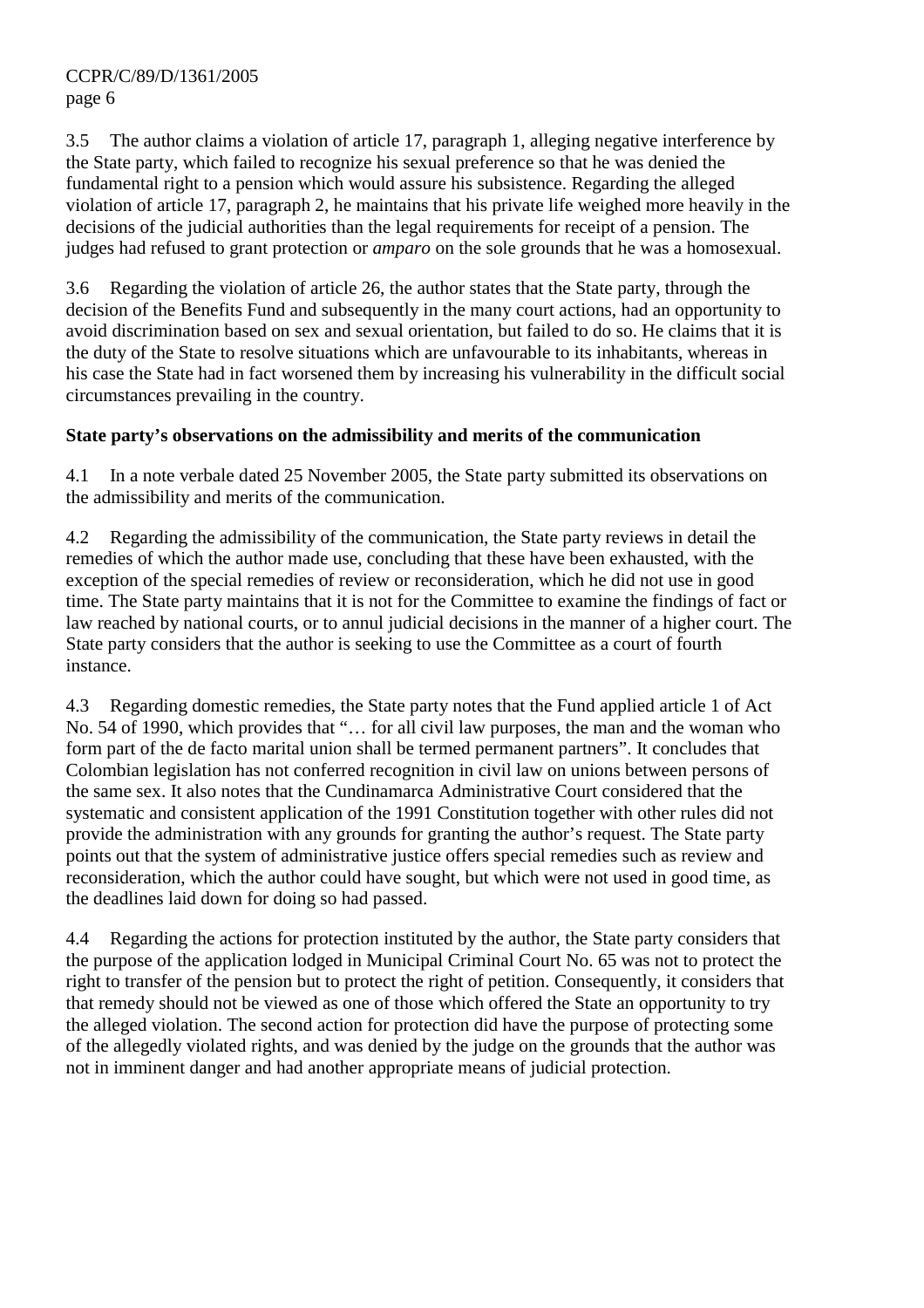4.5 Regarding the review of the rulings on protection by the Constitutional Court, the State party confirms that the rulings were submitted to the Court but not selected. It confirms that review by the Court is not mandatory, since the Court is not a third level in the protection procedure. It also forwards the comments made by the Ombudsman, who did not insist that the Constitutional Court should review the rulings in question. The State party refers to the Constitutional Court's ruling on a constitutional challenge to articles 1 and 2 (a) of Act No. 54 of 1990, "defining de facto marital unions and the property regime between permanent partners", and attaches part of the ruling.**<sup>3</sup>**

4.6 The State party concludes that the author has exhausted domestic remedies and that his disagreement with the decisions handed down prompted him to turn to the Committee as a court of fourth instance. The State party seeks to show that the decisions taken at the domestic level were based on the law and that the judicial guarantees set out in the Covenant were not ignored.

4.7 On the merits, the State party presented the following observations. Regarding the alleged violation of article 2, paragraph 1, of the Covenant, the State party maintains that the Committee is not competent to make comments on the violation of this article, since this refers to a general commitment to respect and provide guarantees to all individuals. It refers to the Committee's jurisprudence in communication No. 268/1987, *M.B.G. and S.P. v. Trinidad and Tobago*, and concludes that the author cannot claim a violation of this article in isolation if there is no violation of article 14, paragraph 1.

4.8 Regarding the alleged violation of article 3, the State party holds that this article does not have the scope claimed by the author, since this provision is designed to guarantee equal rights between men and women, in the context of the historical factors of discrimination to which women have been subjected. The State party refers to the ruling of the Constitutional Court in the case, and endorses the Court's observations, in particular the following. De facto marital unions of a heterosexual nature, insofar as they form a family, are recognized in law in order to guarantee them "comprehensive protection" and, in particular, ensure that "the man and the woman" have equal rights and duties (Constitution, arts. 42 and 43). A variety of social and legal factors were taken into account by the drafters of the law, and not only the mere question of whether a couple live together, particularly as living together may be a feature of couples and social groups of many different kinds or with several members, who may or may not be bound by sexual or emotional ties, and would not in itself oblige the drafters of the law to establish a property regime similar to that established under Act No. 54 of 1990. The legal definition of de facto marital union is sufficient to recognize and protect a group that formerly suffered from discrimination but does not create a privilege which would be unacceptable from the constitutional point of view. The State party also refers to the views of the Ombudsman along the same lines, and concludes that there has been no violation of article 3 of the Covenant.

4.9 Regarding the alleged violation of article 5, paragraphs 1 and 2, the State party maintains that it has not been expressly substantiated, as the author has not specified in what way a State, a group or person was granted the right to engage in activities or perform acts aimed at the destruction of any of the rights and freedoms recognized in the Covenant.

 $\overline{a}$ **3** Constitutional Court, C-098 of 1996.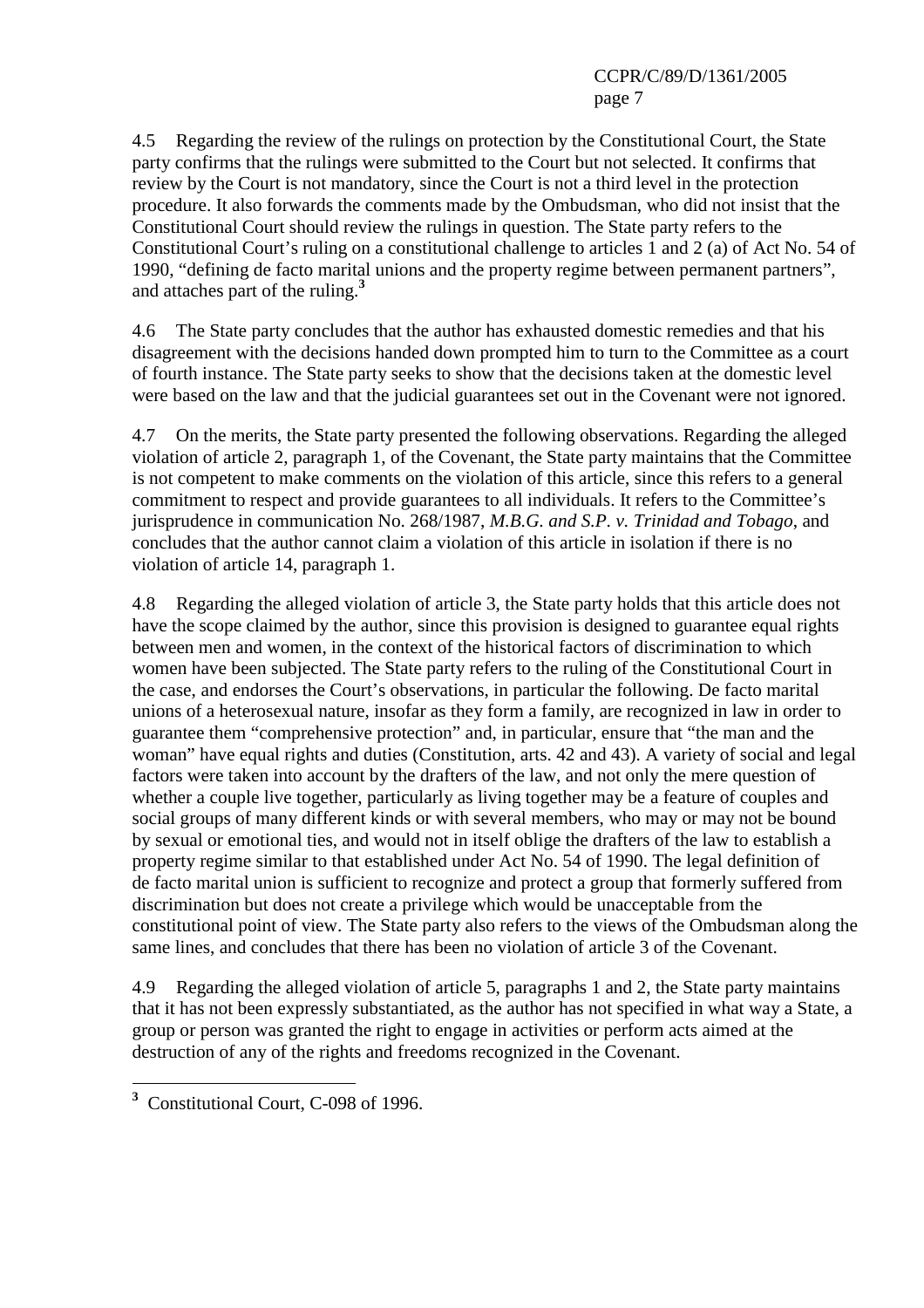4.10 The State party reiterates the statement of the Constitutional Court to the effect that the purpose of the rules governing this regime was simply to protect heterosexual unions, not to undermine other unions or cause them any detriment or harm, since no intent to harm homosexuals may be found in the rules. Regarding article 5, paragraph 2, the State party points out that none of the country's laws restricts or diminishes the human rights set out in the Covenant. On the contrary, there are provisions which, like Act No. 54 of 1990, extend rights in respect of social benefits and property to the permanent partners in de facto marital unions, though this is not provided for in article 23 of the Covenant, which refers to the rights of the couple within marriage.

4.11 Regarding the alleged violation of article 14, paragraph 1, the State party points out that court orders handed down in the course of proceedings or an action for protection are valid only *inter partes*. It considers that these allegations lack substance because all the court decisions adopted in relation to the applications made by the author display equality not only before the law but also vis-à-vis the judicial system. At no time were restrictions placed on his ability to go to law and make use of all the machinery available to him to invoke the rights he claimed had been violated. What the author calls violations do not represent some whim of the courts but the strict discharge of their judicial role under social security legislation, in which the duty of protection focuses on the family, viewed as a unit composed of a heterosexual couple, as the Covenant itself understands it in article 23.

4.12 Regarding the alleged violation of article 17, the State party maintains that the author has not explained the grounds on which he considers that this article was violated, or cited any evidence that he was the victim of arbitrary or unlawful interference with his privacy. Consequently, it considers that the author has not substantiated this part of his communication.

4.13 Regarding the alleged violation of article 26, the State party points out that it has already discussed the relevant points in relation to articles 3 and 14, since the same matters of fact and of law are involved. The State party concludes that no violation of the Covenant has taken place, and that the communication should be declared inadmissible under article 2 of the Optional Protocol.

4.14 The State party does not oppose the author's request for his identity and that of his late partner to be kept confidential, although it does not agree with the author that such action is necessary.

## **Comments by the author**

5.1 In his comments dated 26 January 2006, the author states that it can be seen from the State party's observations that Colombian legislation does not recognize that a person who has cohabited with another person of the same sex has any rights in relation to social benefits. He refers to the rulings of the Administrative Court and the Council of State. Regarding the State party's observation that he should have sought the remedies of review and reconsideration, he indicates that the jurisdiction for such remedies is the Council of State itself, which had already examined the issue and clearly and categorically concluded that there were no grounds for a claim under Colombian law. However, the judicial remedies relating to fundamental rights or human rights had also been exhausted through the action for protection. The author points out that the Ombudsman had declined to request the Constitutional Court to review the application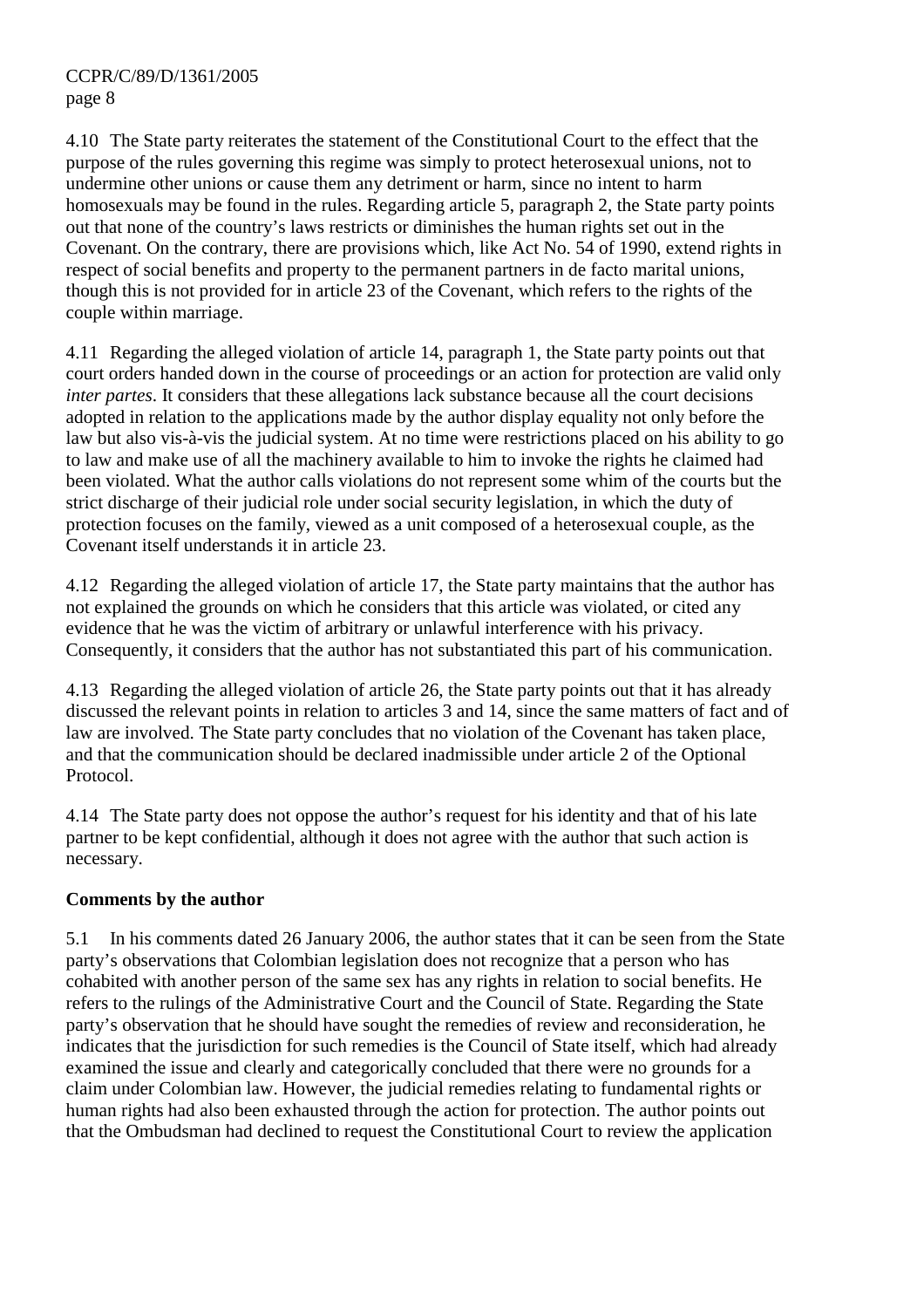for protection on the grounds that the application was inadmissible. He maintains that the State party's reply shows that there is no possibility of protection in this case under the country's Constitution, laws, regulations or procedures.

5.2 The author states that article 93 of the Constitution acknowledges that the views and decisions of international human rights bodies constitute guides to interpretation which are binding on the Constitutional Court. He maintains that under this provision the State party should have taken the Human Rights Committee into account as such a body, and in particular the Committee's decisions in case No. 488/1992, *Toonen v. Australia,* and case No. 941/2000, *Young v. Australia*.

5.3 The author concludes that domestic remedies have been exhausted and that Colombian legislation contains no remedy which would protect the rights of homosexual couples and halt the violation of their fundamental rights.

#### **Issues and proceedings before the Committee**

#### *Consideration of admissibility*

 $\overline{a}$ 

6.1 The Committee notes that the State party considers that the author has exhausted domestic remedies.

6.2 Regarding the allegations relating to article 3, the Committee notes the author's arguments that a same-sex couple is denied the rights granted to different-sex couples, and that if the pension request had been submitted by a woman following the death of her male partner, the pension would have been granted - a discriminatory situation. However, the Committee points out that the author does not allege that discrimination is exercised in the treatment of female homosexuals in situations similar to his own. The Committee considers that the author has not sufficiently substantiated this complaint for the purposes of admissibility, and concludes that this part of the communication is inadmissible under article 2 of the Optional Protocol.

6.3 Regarding the claims under article 5 of the Covenant, the Committee finds that this provision does not give rise to any separate individual right.**<sup>4</sup>** Thus, the claim is incompatible with the Covenant and inadmissible under article 3 of the Optional Protocol.

6.4 As to the claim under article 14, the Committee finds that it is not sufficiently substantiated for the purposes of article 2 of the Optional Protocol and this part of the complaint must therefore be declared inadmissible under article 2 of the Optional Protocol.

6.5 The Committee considers that the remainder of the author's complaint raises important issues in relation to articles 2, paragraph 1, 17 and 26 of the Covenant, declares it admissible and proceeds to examine the merits of the communication.

**<sup>4</sup>** See communications Nos. 1167/2003, *Rayos v. Philippines*, Views of 27 July 2004, para. 6.8, and 1011/2001, *Madafferi and Madafferi v. Australia*, Views of 26 July 2004, para. 8.6.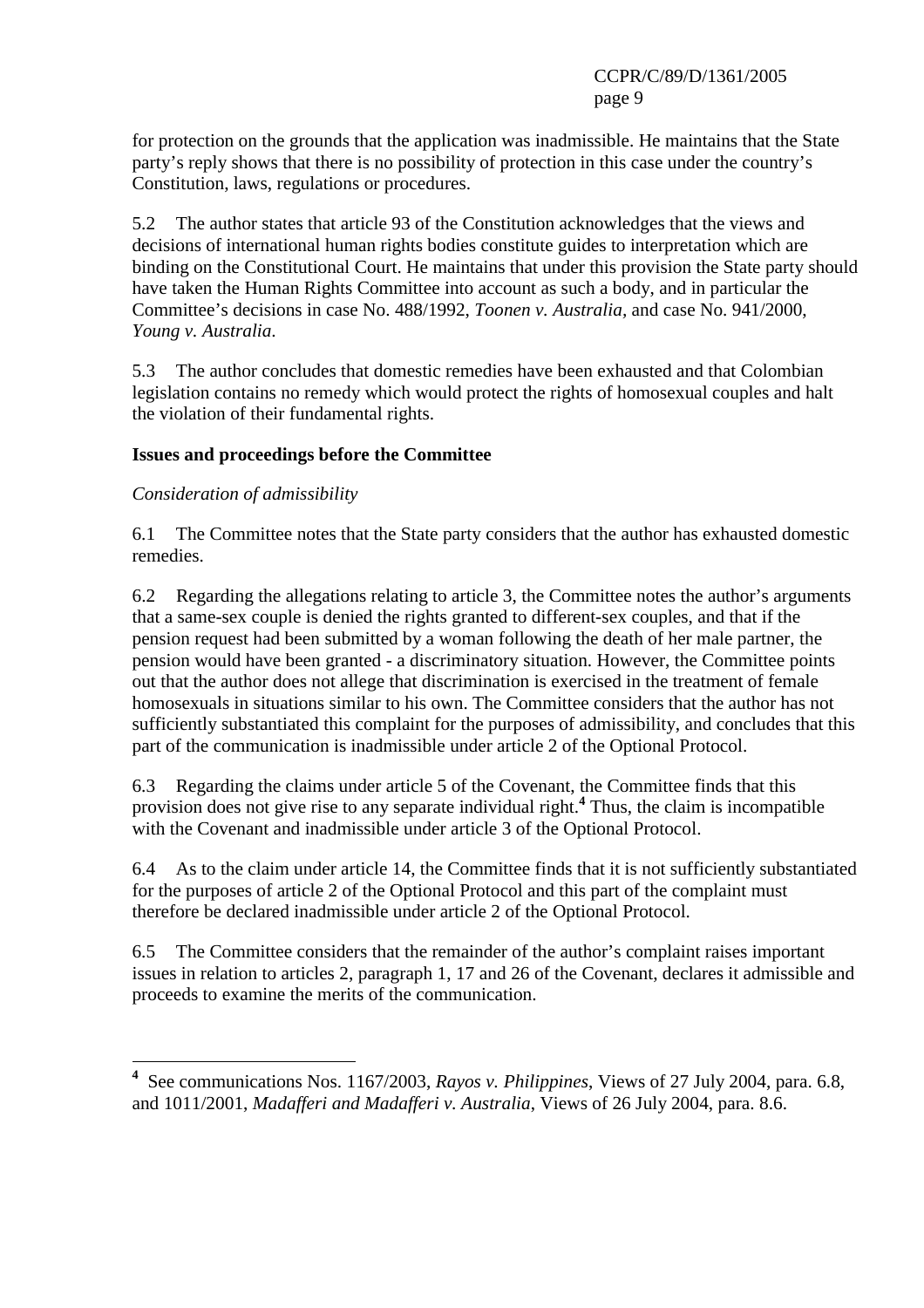#### *Consideration of the merits*

 $\overline{a}$ 

7.1 The author claims that the refusal of the Colombian courts to grant him a pension on the grounds of his sexual orientation violates his rights under article 26 of the Covenant. The Committee takes note of the State party's argument that a variety of social and legal factors were taken into account by the drafters of the law, and not only the mere question of whether a couple live together, and that the State party has no obligation to establish a property regime similar to that established in Act No. 54 of 1990 for all the different kinds of couples and social groups, who may or may not be bound by sexual or emotional ties. It also takes note of the State party's claim that the purpose of the rules governing this regime was simply to protect heterosexual unions, not to undermine other unions or cause them any detriment or harm.

7.2 The Committee notes that the author was not recognized as the permanent partner of Mr. Y for pension purposes because court rulings based on Act No. 54 of 1990 found that the right to receive pension benefits was limited to members of a heterosexual de facto marital union. The Committee recalls its earlier jurisprudence that the prohibition against discrimination under article 26 comprises also discrimination based on sexual orientation.**<sup>5</sup>** It also recalls that in previous communications the Committee found that differences in benefit entitlements between married couples and heterosexual unmarried couples were reasonable and objective, as the couples in question had the choice to marry or not, with all the ensuing consequences.**<sup>6</sup>** The Committee also notes that, while it was not open to the author to enter into marriage with his same-sex permanent partner, the Act does not make a distinction between married and unmarried couples but between homosexual and heterosexual couples. The Committee finds that the State party has put forward no argument that might demonstrate that such a distinction between same-sex partners, who are not entitled to pension benefits, and unmarried heterosexual partners, who are so entitled, is reasonable and objective. Nor has the State party adduced any evidence of the existence of factors that might justify making such a distinction. In this context, the Committee finds that the State party has violated article 26 of the Covenant by denying the author's right to his life partner's pension on the basis of his sexual orientation.

7.3 In the light of this conclusion, the Committee is of the view that it is not necessary to consider the claims made under articles 2, paragraph 1, and 17.

8. The Human Rights Committee, acting under article 5, paragraph 4, of the Optional Protocol to the International Covenant on Civil and Political Rights, considers that the facts before it disclose a violation by Colombia of article 26 of the Covenant.

**<sup>5</sup>** See communication No. 941/2000, *Young v. Australia*, Views of 6 August 2003, para. 10.4.

**<sup>6</sup>** See communications Nos. 180/1984, *Danning v. Netherlands*, Views of 9 April 1987, para. 14, and 976/2001, *Derksen and Bakker v. Netherlands*, Views of 1 April 2004, para. 9.2.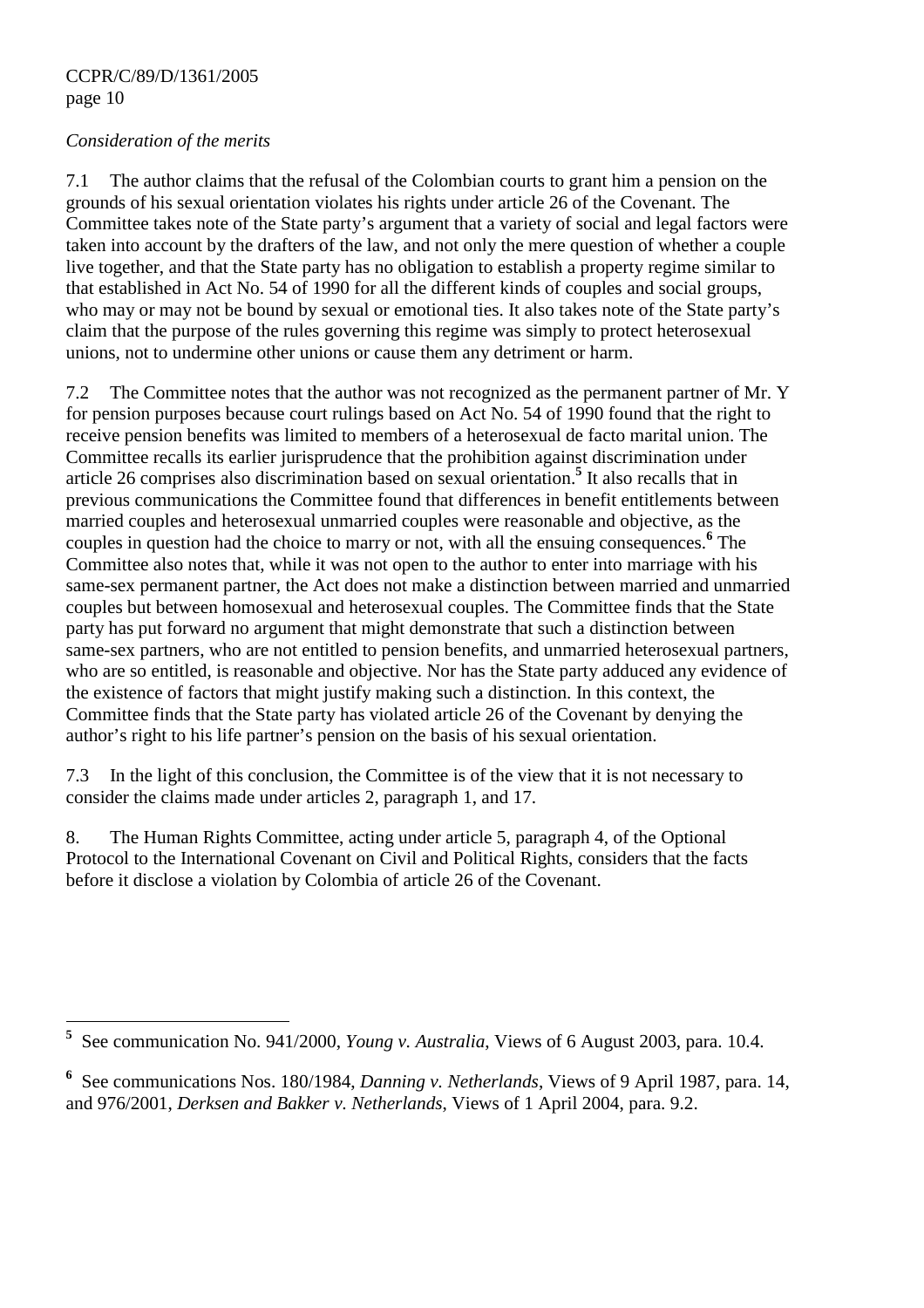9. In accordance with the provisions of article 2, paragraph 3 (a), of the Covenant, the Committee finds that the author, as the victim of a violation of article 26, is entitled to an effective remedy, including reconsideration of his request for a pension without discrimination on grounds of sex or sexual orientation. The State party has an obligation to take steps to prevent similar violations of the Covenant in the future.

10. Bearing in mind that, by becoming a State party to the Optional Protocol, the State party has recognized the competence of the Committee to determine whether there has been a violation of the Covenant or not and that, pursuant to article 2 of the Covenant, the State party has undertaken to ensure to all individuals within its territory and subject to its jurisdiction the rights recognized in the Covenant and to provide an effective and enforceable remedy when a violation has been established, the Committee wishes to receive from the State party, within 90 days, information about the measures taken to give effect to these Views. The State party is also requested to publish the Committee's Views.

[Adopted in English, French and Spanish, the Spanish text being the original version. Subsequently to be issued in Arabic, Chinese and Russian as part of the Committee's annual report to the General Assembly.]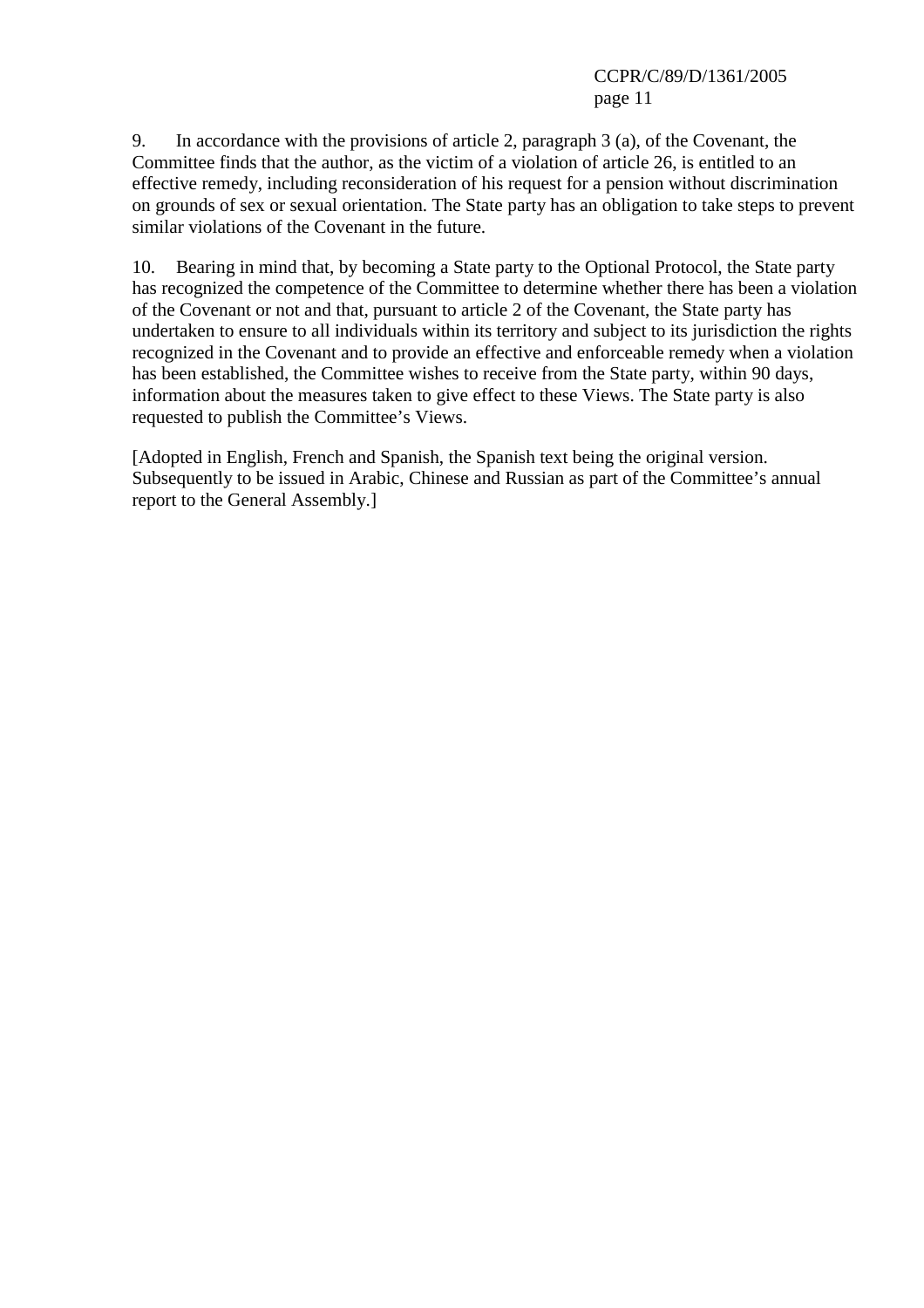#### **Annex**

#### **Separate opinion by Mr. Abdelfattah Amor and Mr. Ahmed Tawfik Khalil (dissenting)**

 The author, X, lost his partner, who was of the same sex as him, after a 22-year relationship and having lived together for seven years. He considers that, like the surviving partners of heterosexual married or de facto couples, he is entitled to a survivor's pension, but the law of the State party does not allow this.

 The Committee has upheld the author's claim, finding that he has suffered discrimination within the meaning of article 26 of the Covenant on grounds of sex or sexual orientation, inasmuch as the State party has failed to explain how "a distinction between same-sex partners and unmarried heterosexual partners is reasonable and objective" and has not "adduced any evidence of the existence of factors that might justify making such a distinction".

 On the basis of the Committee's conclusion, there is apparently no distinction or difference between same-sex couples and unmarried mixed-sex couples in respect of survivor's pensions, and for the State party to make such a distinction, unless it can be explained and substantiated, constitutes discrimination on grounds of sex or sexual orientation and amounts to a violation of article 26. Not surprisingly, then, the Committee calls on the State party to reconsider the author's request for a pension "without discrimination on grounds of sex or sexual orientation". The State party is further required, in the standard wording, "to take steps to prevent similar violations of the Covenant in the future".

 The Committee's decision in fact repeats the conclusion reached in 2003 in *Young v. Australia* (communication No. 941/2000), in what is clearly a perspective of establishment and consolidation of consistent case law in this area, binding on all States parties to the Covenant.

 We cannot subscribe either to this approach or to the Committee's conclusion, for several legal reasons.

 In the first place article 26 does not explicitly cover discrimination on grounds of sexual orientation. Such discrimination might - conceivably - be covered, but only by the phrase "other status" at the end of article 26. Hence matters involving sexual orientation can be addressed under the Covenant only on an interpretative basis. Clearly any interpretation within reasonable limits, and to the extent that it does not distort the text or attribute to the text an intent other than that of its authors, can be derived from the text itself. There is reason to fear, as will be seen below, that the Committee has gone beyond mere interpretation.

 Secondly, and still by way of introductory remarks, no interpretation, even one grounded in legal experience at the national level, can ignore current enforceable international law, which does not recognize any human right to sexual orientation. That is to say, the scope of the Committee's pioneering and standard-setting role should be circumscribed by legal reality.

 The main point is that, whatever interpretation is given to article 26, it must relate to non-discrimination and not to the creation of new rights which are by no means clearly implied by the Covenant, not to say precluded given the context in which the instrument was conceived.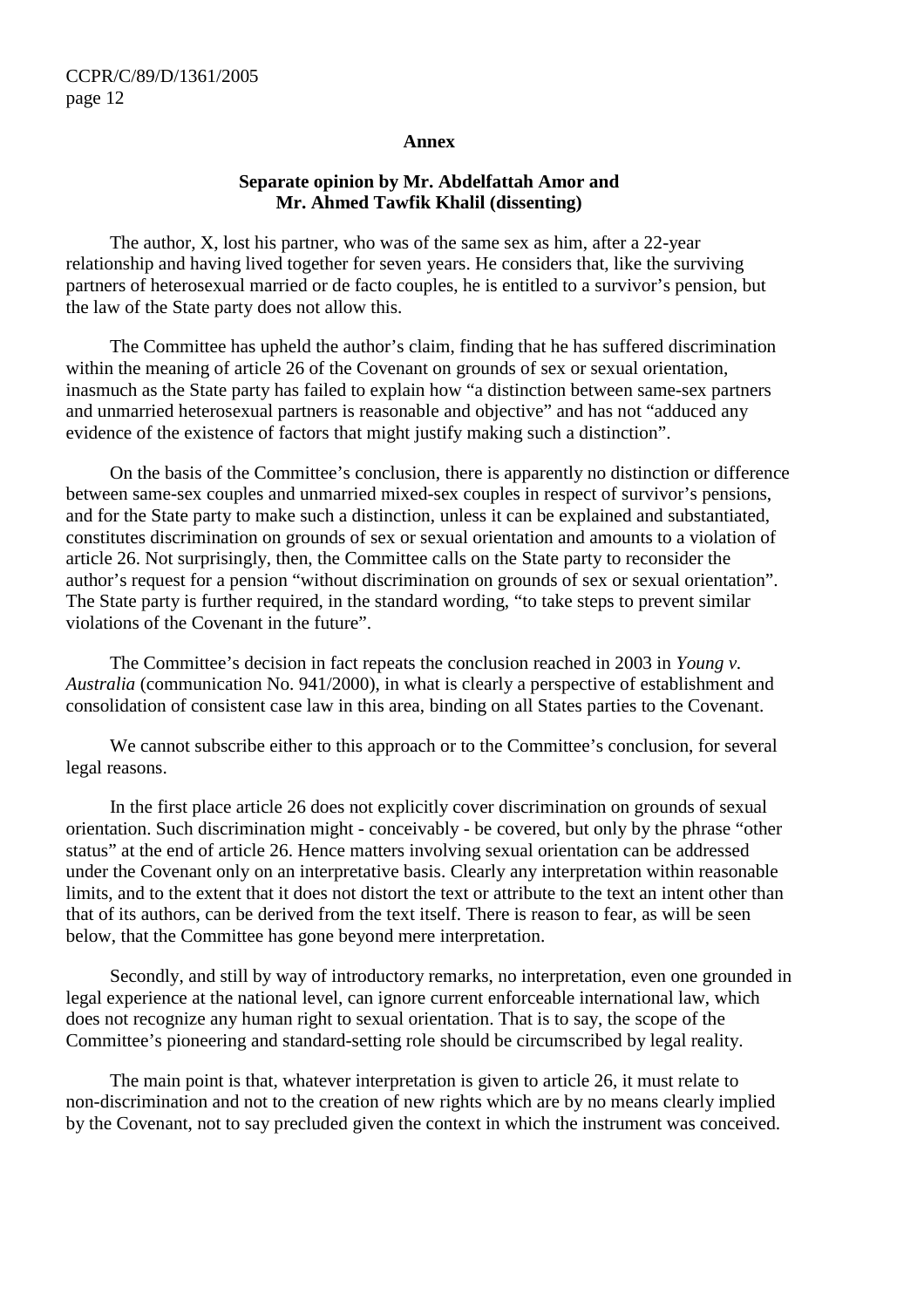The Committee has always taken a very rigorous line in its efforts to interpret the concept of non-discrimination. Thus it finds that "not every differentiation based on the grounds listed in article 26 of the Covenant amounts to discrimination, as long as it is based on reasonable and objective grounds" (*Jongenburger-Veerman v. Netherlands*, communication No. 1238/2004). In *O'Neill and Quinn v. Ireland* (communication No. 1314/2004) the Committee recalled its settled case law (see communications Nos. 218/1986 *Vos v. Netherlands*; 425/1990 *Doesburg Lannooij Neefs v. Netherlands*; 651/1995 *Snijders v. Netherlands*; and 1164/2003 *Abad Castell-Ruiz et al. v. Spain*), "that not every distinction constitutes discrimination, in violation of article 26, but that distinctions must be justified on reasonable and objective grounds, in pursuit of an aim that is legitimate under the Covenant".

 It is not always easy to assess whether the grounds for distinction or differentiation are reasonable and objective or whether the aim is legitimate under the Covenant, and the difficulties involved are naturally of varying magnitude. This is an area where interpretation is dogged by the risk of subjectivity, particularly when - consciously or not - it is locked into a teleological approach, for the issues that arise may then be only marginal to the Covenant or even, in some cases, lie outside it, which may mean that legal discourse gives way to other types of discourse that legitimately belong in non-legal domains or at best on the boundaries of the legal domain. Thus the establishing of similarities, analogies or equivalences between the situation of heterosexual married or de facto couples and homosexual couples may well entail not only observation of facts but also interpretation, and can therefore be of no help in construing the law in a reasonable and objective manner.

 Provisions of the Covenant cannot be interpreted in isolation from one another, especially when the link between them is one that cannot reasonably be ignored, let alone denied. Thus the question of "discrimination on grounds of sex or sexual orientation" cannot be raised under article 26 in the context of positive benefits without taking account of article 23 of the Covenant, which stipulates that "the family is the natural and fundamental group unit of society" and that "the right of men and women of marriageable age to marry and found a family shall be recognized". That is to say, a couple of the same sex does not constitute a family within the meaning of the Covenant and cannot claim benefits that are based on a conception of the family as comprising individuals of different sexes.

 What additional explanations must the State provide? What other evidence must it submit in order to demonstrate that the distinction drawn between a same-sex couple and a mixed-sex couple is reasonable and objective? The line of argument adopted by the Committee is in fact highly contentious. It starts from the premise that all couples, regardless of sex, are the same and are entitled to the same protection in respect of positive benefits. The consequence of this is that it falls to the State, and not to the author, to explain, justify and present evidence, as if this was some established and undisputed rule, which is far from being the case. We take the view that in this area, where positive benefits are concerned, situations that are widespread can be presumed to be lawful - absent arbitrary decisions or manifest errors of assessment - and situations that depart from the norm must be shown to be lawful by those who so claim.